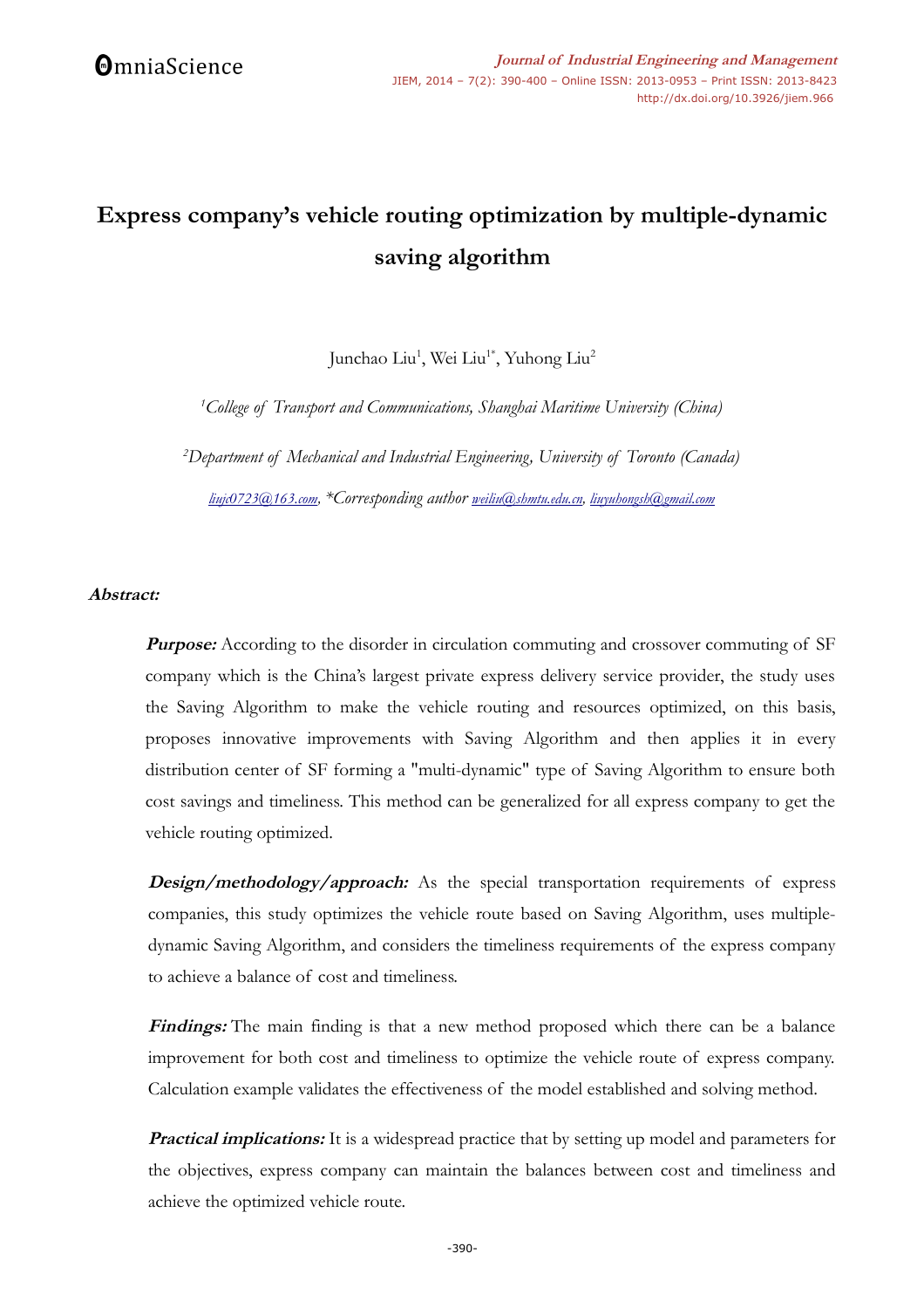**Originality/value:** It proposes innovative improvements, takes SF express company as an example, with Saving Algorithm which can be applied in every distribution center of express company to ensure the balance improvement for both cost and timeliness, and has a great practical significance to the transportation network and path optimization of express companies.

**Keywords:** express company, saving algorithm, optimization of the vehicle route, multiple-dynamic, limitation, SF company

# **1. Introduction**

The express industry in China is developing rapidly in the fierce competition in recent years and has a good prospect in the future. The most important fact of the competitiveness for express company is timeliness and the problems which influence the timeliness, but the research about the ground transportation of express delivery companies are quite few. Scholars have done many studies about applying Saving Algorithm in the VRP, M. Dror and P. Trudeau (Dror & Trudeau, 1986) proposed a stochastic vehicle routing problem, and introduced an improved saving algorithm, which minimized the anticipated cost and redesigned the vehicle routes. Liu and Liu (2007) studied the vehicle distribution routing problem and proposed an improved saving criteria based on the basic principles of traditional conservation method, which had living examples to demonstrate the improved Saving Algorithm which can reduce the transport distance and cost compared to the typical one. A report summarizes the results of a literature review on dynamic vehicle routing problems, supported by example of real-world applications of such problems, draws a detailed study of the current state of the art in dynamic vehicle routing optimization (Pillac, Guéret & Medaglia, 2010). A newly survey classifies routing problems from the perspective of information quality and evolution, introduces the notion of degree of dynamism, and presents a comprehensive review of applications and solution methods for dynamic vehicle routing problems (Pillac, Gendreau, Guéret & Medaglia, 2013). Current and more researches on the logistics vehicle routing optimization are considered from the perspective of cost savings, such as Cao, Zheng, Li, Yang and Lian (2008). They studied the problem of urban pickup and delivery with one way multi load and unload with taking into account the vehicle cost and mileage cost in complicated route net.

These studies above are generally aimed at logistics and distribution enterprises, which have a big difference with express delivery companies. The difference lies in the higher limitation requirement of the express delivery companies which generally follow the prescription of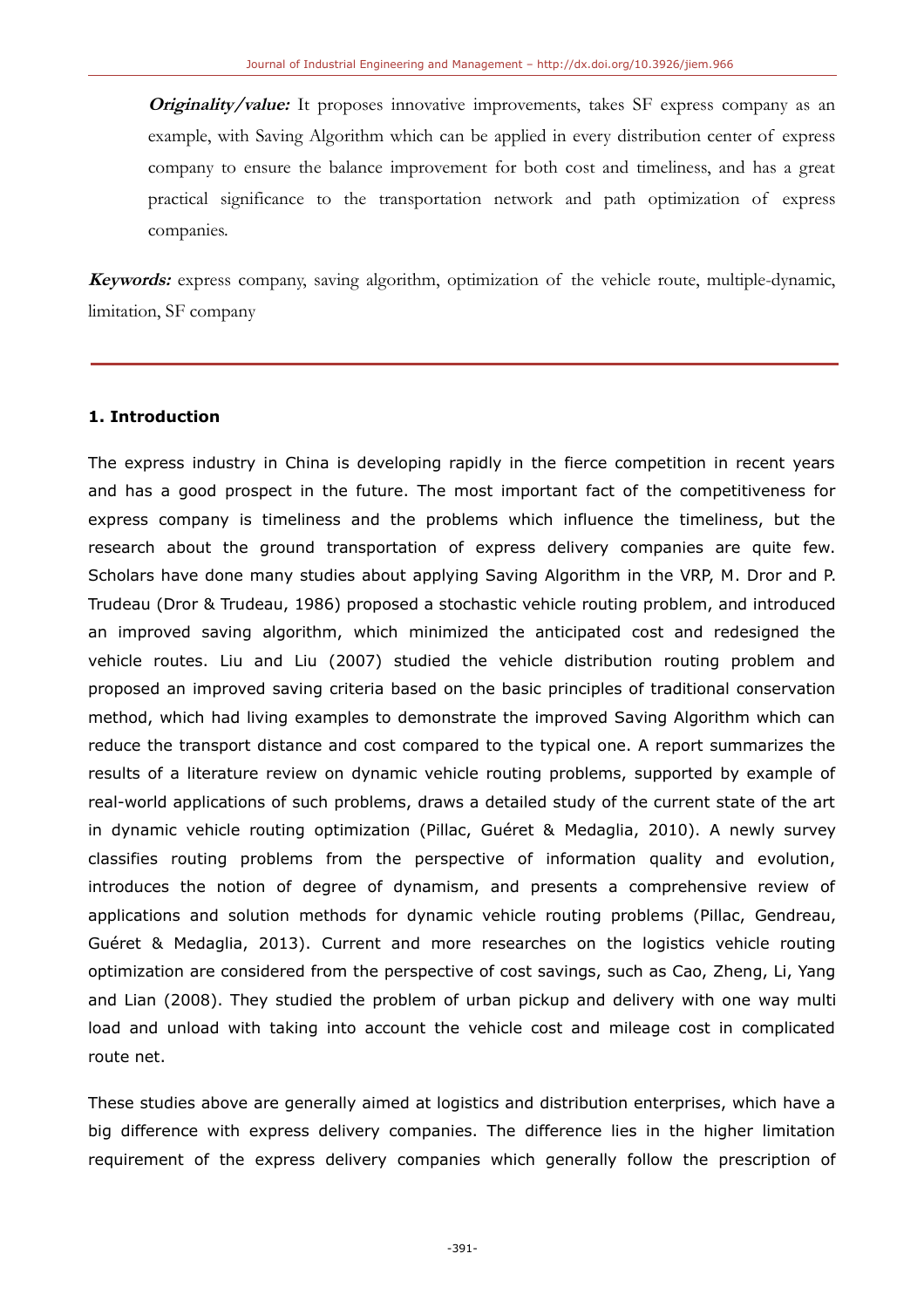"limitation first, considering the cost". Express delivery companies should consider both the transportation cost and the timeliness requirement.

This article considers the special transport requirement of express industry, takes SF express company as an example, optimizing the vehicle routing with Saving Algorithm, and then uses the multiple dynamic Saving Algorithm, with timeliness requirements in mind, to make a balance between the cost and the limitation. It has the significance to the transport network path optimization in express enterprise.

# **2. Saving Algorithm**

Saving algorithm is essentially a heuristic algorithm which develops a reasonable path from a scientific point of view, making the entire distribution cost at the lowest level and helps to improve the utilization of vehicles, and often suitable for solving large-scale problems.

# **2.1. Model Parameters and Establishment**

- $q_i(i=1,2,...,n)$ : Signify the demand of customer i
- $Q_k(k=1,2,...K)$ : Signify the load capacity of truck k
- *G*: Signify the set of all customers, *G*={1,...*n*} ;
- $G_0 = G U \{0\}$ ,  $\{0\}$  stands for distribution center
- *GK*: Signify the customer set serviced by truck k
- $D<sub>K</sub>$ : Signify the maximum driving distance of truck k
- *C<sub>ij</sub>*: Signify all transport costs of the truck from customer i to customer j.
- *n*: Signify the total number of customers who need service
- *tij*: Signify the time from customer i to customer j.
- *ti:* Signify the time from DC to customer i
- *ETi*: Signify the earliest allowance start time of task i
- *LTi*: Signify the latest allowance end time of task i

1, T r a f ff i coi m tjo  $\mathcal{Y}_{i}$   $\frac{1}{k}$   $\frac{1}{k}$   $\frac{1}{k}$   $\frac{1}{k}$   $\frac{1}{k}$   $\frac{1}{k}$   $\frac{1}{k}$   $\frac{1}{k}$   $\frac{1}{k}$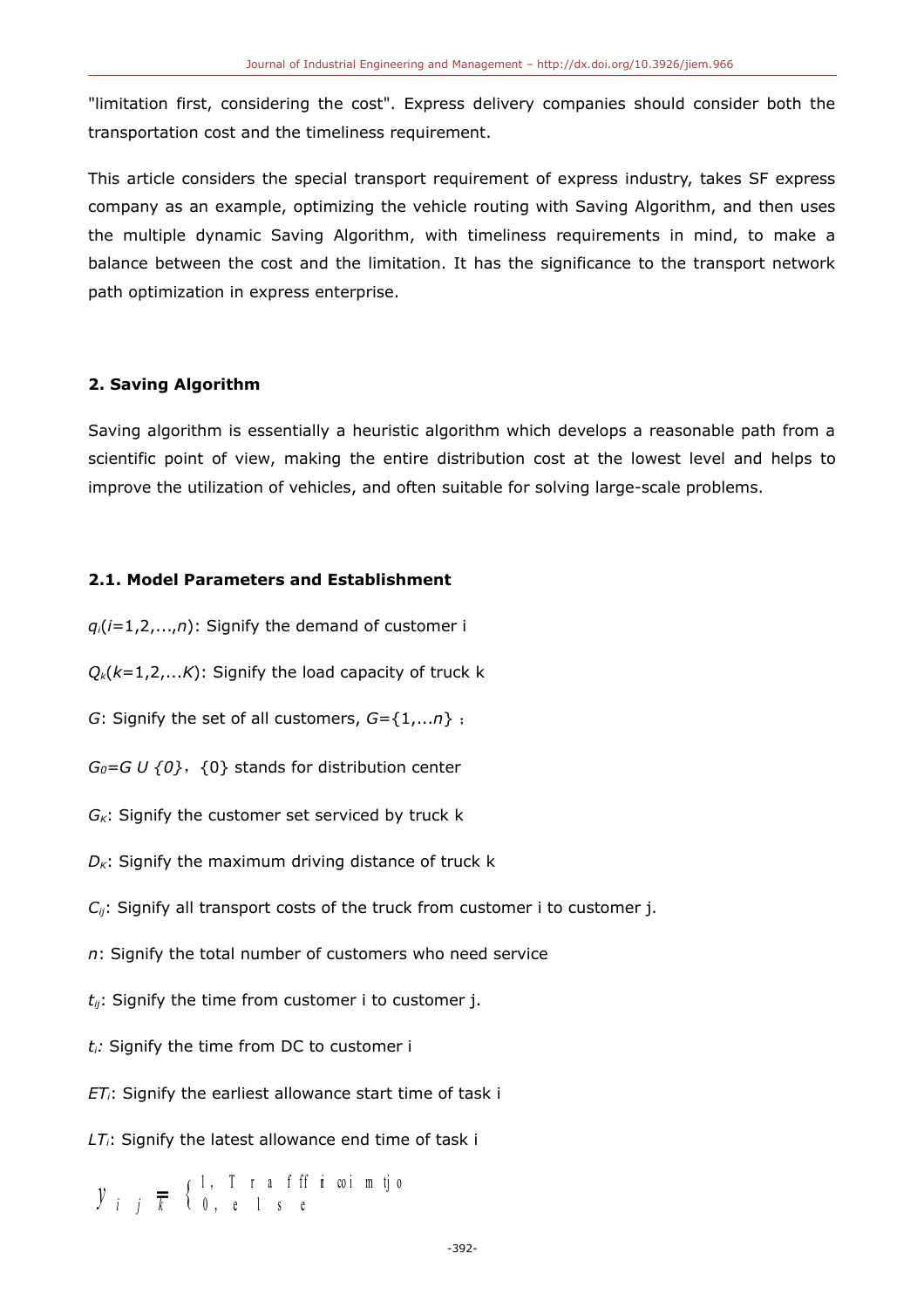$$
X_{i} = \begin{cases} 1, & C & u & s & t \text{ is a constant,} \\ 0, & e & l & s & e \end{cases}
$$

 $w_1$ ,  $w_2$  : The weight value of each target

*μij*: The distance from customer i to j

*δk*: The no-load driving cost coefficient of k-truck

According to the above conditions, set the objective function and constraints and establish the mathematical model to optimize the logistics path:

$$
Z = w_1 \text{ m} \quad \text{i} \sum_{k=1}^k \sum_{i=1}^n C_{i} y_{j} \quad \text{if} \quad w_2 \text{ m} \quad \text{i} \sum_{k=1}^k \sum_{i=1}^n - \delta_{k} q_{i} x_{k}
$$

s.t.

$$
\sum_{i=1}^{n} q_{i} x_{i} \geqslant Q_{k}, \forall k \in K
$$
 (1)

$$
\sum_{j=1}^{n} y_{i-j} =_{k} x_{j}, \forall j \in G_{0}, k \in K
$$
 (2)

$$
\sum_{i=1}^{n} y_{i-j} =_{k} x_{i}, \forall i \in G_{0}, k \in K
$$
\n(3)

$$
\sum_{k=1}^{K} x_{i} = 1, i = 1, 2 \dots n.
$$
 (4)

$$
0 \leq \sum_{i=1}^{n} x_i \leq n \tag{5}
$$

$$
\sum_{i,j} \mu_{i} y_{j,i,j} \leq D_{k}
$$
 (6)

$$
\sum_{i} \sum_{k} x_{i} \in \mathbb{R}^{n}
$$
 (7)

$$
\sum_{k=1}^{K} x_{i} = \begin{cases} m, & i = 0 \\ 1, & i = 1, \dots, n, \end{cases}
$$
 (8)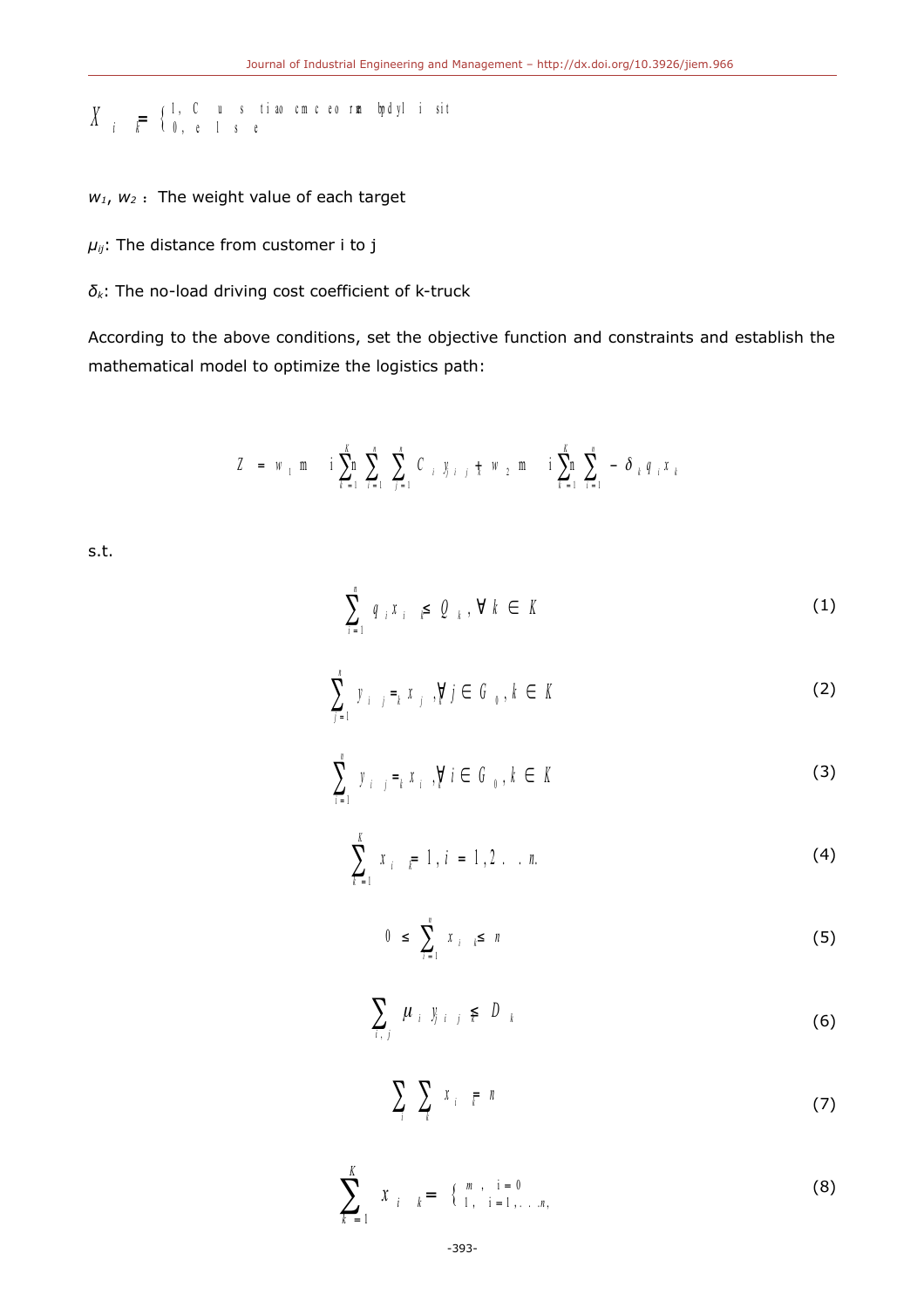$$
y_{i-j,k}x_{i-k} \in \{0,1\}
$$
 (9)

$$
i=0, C_{ij}= C_{0k}+ C_{1k}\mu_{ij}; i\neq 0, C_{ij}= C_{1k}\mu_{ij}
$$

The objective function means the optimal total cost. Constraints: Function (1) constrains the capacity of transport vehicles. Functions (2), and (3) limit the number of vehicle arriving and departing a distribution point is only one. Function (4) means that a distribution point completed only by one truck. Function (5) means that each vehicle with the distribution points cannot exceed the number of all distribution points. Function (6) means that driving distance of each vehicle cannot exceed the maximum travel distance. Function (7) means that all distribution points are loaded. Function (8) ensures that each delivery point is only completed by a truck, but also all distribution points completed by the m vehicles.

## **2.2. To Solve the Saving Algorithm**

Saving Algorithm has used the geometry principle of two sides' length must be longer than the third side. Known that O is the sorting station, it is transported to the sorting station A and B and the distance from O to A, B are a and b respectively. As figures show, it forms two conventional modes of transport:



Figure 1. From O to A, B respectively Figure 2. From O to A, B round



In Figure 1, the delivery distance is  $2 \times (a + b)$ , in Figure 2, the distribution distance is  $a + b$ + c. Obviously, the former need more mileage. Therefore, the core of Saving Algorithm is making two circuits combing into one loop, which minimizes the total transportation distance, until reaching a car loaded limit, and then optimize the next one.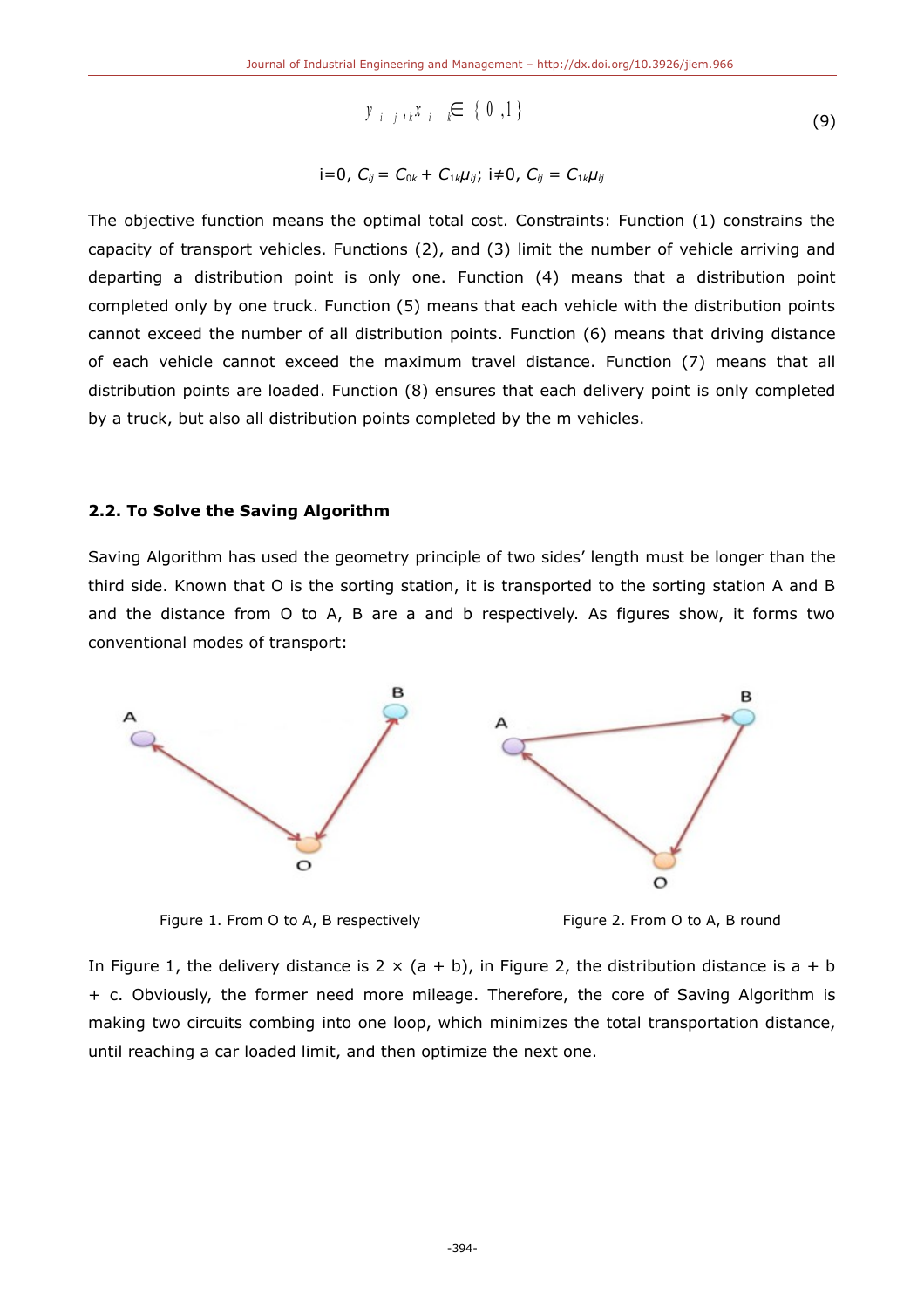# **3. Apply the Saving Algorithm**

SF company is the China's largest private express delivery service provider which has been providing domestic and international express delivery solutions to a wide-ranging of customers since its establishment in 1993. It has built extensive business units including research and development, logistics, pickup & delivery, etc. which spans the nation (including Hong Kong, Macau, and Taiwan) and international network covering South Korea, Singapore, Malaysia, Japan, and the United States.

In order to testify the effectiveness of the method, taking China's SF company as an example, we randomly selected 7 points from the East China of SF company. First distribution Hangzhou station is the origin point, assuming that the demand for each sorting station is equivalent to the sorting station handling express number of votes, we get the following data:

| Customer(i)                          | <b>Suzhou</b> | <b>Wuxi</b>      | <b>Jiaxing</b> | Shaoxing Ningbo |     | Wenzhou |
|--------------------------------------|---------------|------------------|----------------|-----------------|-----|---------|
| <b>Freight volume(q<sup>i</sup>)</b> | 2.8           | 2.3 <sub>1</sub> | 4.8'           | 2.4             | د.ء | 3.3     |

Table 1. Express Demand for Some Cities (Unit: million votes per day)

At the same time, we use the actual highway mileage between cities, indicating that the distance between cities, thus avoiding errors caused by straight-line distance:

|                 | <b>Hangzhou</b> | <b>Suzhou</b> | <b>Wuxi</b> | <b>Jiaxing</b> | <b>Shaoxing</b> |     | Ningbo Wenzhou |
|-----------------|-----------------|---------------|-------------|----------------|-----------------|-----|----------------|
| <b>Hangzhou</b> |                 |               |             |                |                 |     |                |
| <b>Suzhou</b>   | 166             |               |             |                |                 |     |                |
| Wuxi            | 208             | 50.8          |             |                |                 |     |                |
| <b>Jiaxing</b>  | 90.9            | 80.8          | 121         |                |                 |     |                |
| <b>Shaoxing</b> | 64.2            | 197           | 238         | 123            |                 |     |                |
| <b>Ningbo</b>   | 155             | 230           | 272         | 156            | 117             |     |                |
| Wenzhou         | 364             | 493           | 532         | 419            | 312             | 269 | $\mathbf{0}$   |

Table 2. Road Distance Between Some Cities (Unit: km)

The paper estimates the per kilometer operating costs: 7.1t truck and 11.2t truck operating costs are 2.09 Yuan /km, 2.55 Yuan / km.

|  | First, calculate the Distance of saving in same route |  |  |  |  |  |  |  |
|--|-------------------------------------------------------|--|--|--|--|--|--|--|
|--|-------------------------------------------------------|--|--|--|--|--|--|--|

|                 | <b>Suzhou</b> |      |                 |               |                     |             |
|-----------------|---------------|------|-----------------|---------------|---------------------|-------------|
| Wuxi            | 323.2 Wuxi    |      |                 |               |                     |             |
| <b>Jiaxing</b>  | 176.1         |      | $177.9$ Jiaxing |               |                     |             |
| <b>Shaoxing</b> | 33.2          | 34.2 |                 | 32.1 Shaoxing |                     |             |
| <b>Ningbo</b>   | 91            |      | 89.9            |               | <b>102.2 Ningbo</b> |             |
| Wenzhou         | 37            | 40   | 35.9            | 116.2         |                     | 250 Wenzhou |

Table 3. The Distance of Saving in Same Route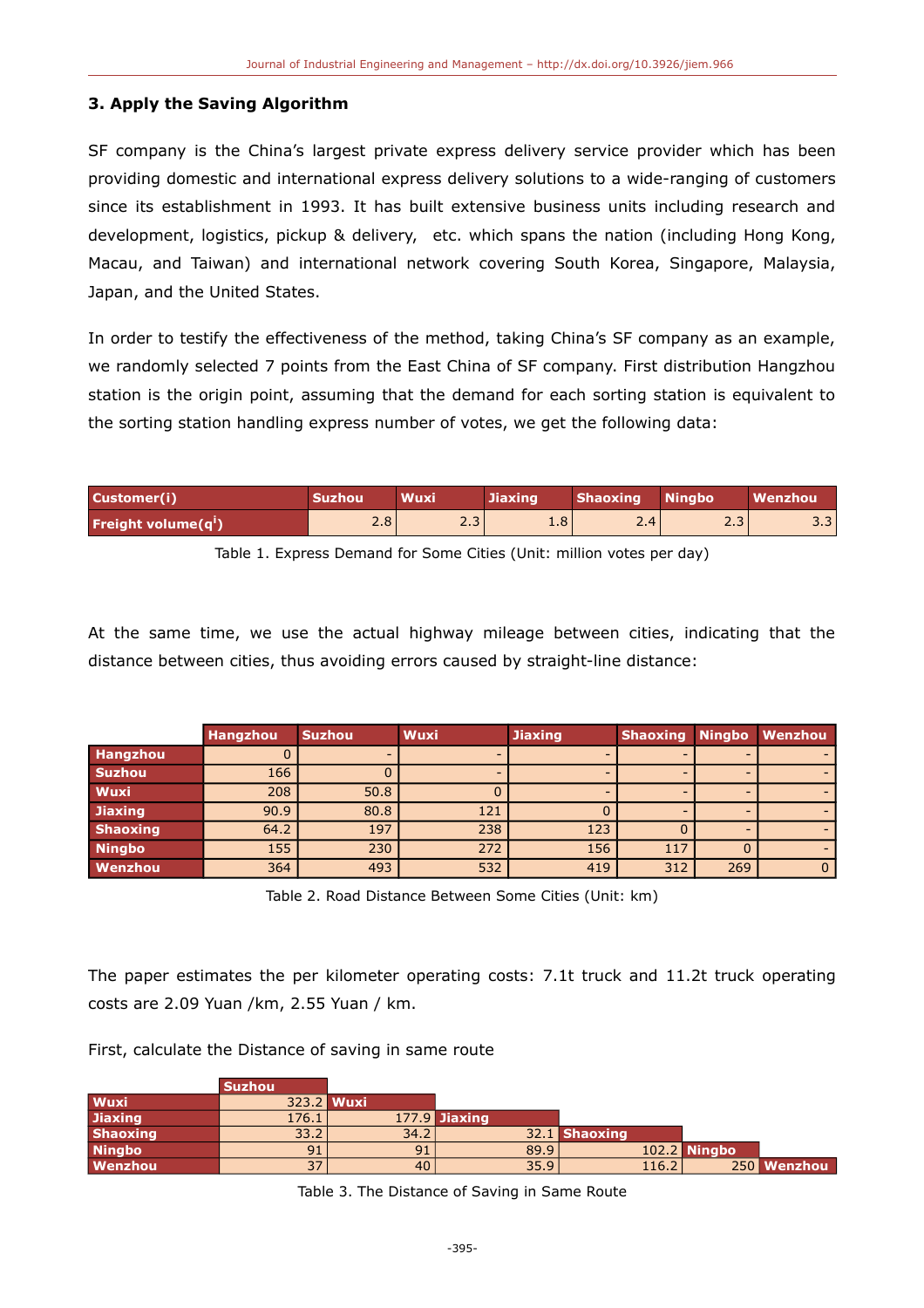The second step, to determine transport routes and transport costs of the initial program, now arranged six 7.1t trucks delivery to each sorting station, transport routes and their costs in the table below:

| <b>Transit route</b>     | <b>Truck</b> | Distance(km) | <b>Unit</b><br>cost(Yuan/km) | <b>Unit</b><br>cost(Yuan/km) |
|--------------------------|--------------|--------------|------------------------------|------------------------------|
| Hangzhou-Suzhou          | 7.1t         | 166          | 2.09                         | 2.09                         |
| Hangzhou-Wuxi            | 7.1t         | 208          | 2.09                         | 2.09                         |
| <b>Hangzhou-Jiaxing</b>  | 7.1t         | 90.9         | 2.09                         | 2.09                         |
| <b>Hangzhou-Shaoxing</b> | 7.1t         | 64.2         | 2.09                         | 2.09                         |
| <b>Hangzhou-Ningbo</b>   | 7.1t         | 155          | 2.09                         | 2.09                         |
| Hangzhou-Wenzhou         | 7.1t         | 364          | 2.09                         | 2.09                         |
| <b>Total</b>             |              | 1048.1       |                              | <b>Unit</b><br>cost(Yuan/km) |

Table 4. Transport Routes and Transport Costs

According to the basic principles of Saving Algorithm, get the following results of final optimization of the routes:

| <b>Freight volume</b> |                 | <b>Hangzhou</b> |               |             |                |                 |               |                                                                                                                 |
|-----------------------|-----------------|-----------------|---------------|-------------|----------------|-----------------|---------------|-----------------------------------------------------------------------------------------------------------------|
| 5.1                   | <b>Suzhou</b>   |                 | <b>Suzhou</b> |             |                |                 |               |                                                                                                                 |
| 5.1                   | <b>Wuxi</b>     |                 |               | <b>Wuxi</b> |                |                 |               |                                                                                                                 |
| 1.8                   | <b>Jiaxing</b>  |                 |               |             | <b>Jiaxing</b> |                 |               |                                                                                                                 |
| 2.4                   | <b>Shaoxing</b> |                 |               |             |                | <b>Shaoxing</b> |               |                                                                                                                 |
| 5.6                   | <b>Ningbo</b>   |                 |               |             |                |                 | <b>Ningbo</b> |                                                                                                                 |
| 5.6                   | Wenzhou         |                 |               |             |                |                 |               | Wenzhou                                                                                                         |
|                       |                 |                 |               |             |                |                 |               | the contract of the contract of the contract of the contract of the contract of the contract of the contract of |

Note: 0 means no connection, 1 means mutual connection between the network, 2 means connecting with distribution center

|  | Table 5. The Final Optimization Results |  |
|--|-----------------------------------------|--|

# The modified vehicle scheduling results for:

| <b>Transit route</b>     | <b>Truck</b> | Distance(km) | Unit cost(Yuan/km) | Freight (Yuan) |
|--------------------------|--------------|--------------|--------------------|----------------|
| Hangzhou-Suzhou-Wuxi     | 7.1tl        | 216.8        | 2.09 <sub>1</sub>  | 453.11         |
| <b>Hangzhou-Jiaxing</b>  | 7.1t l       | 90.9         | 2.09               | 189.98         |
| <b>Hangzhou-Shaoxing</b> | 7.1tl        | 64.2         | 2.09               | 134.18         |
| Hangzhou-Ningbo-Wenzhou  | 7.1tl        | 424          | 2.09               | 886.16         |
| <b>Total</b>             |              | 795.9        |                    | 1663.43        |

Table 6. Final Scheduling Program and Cost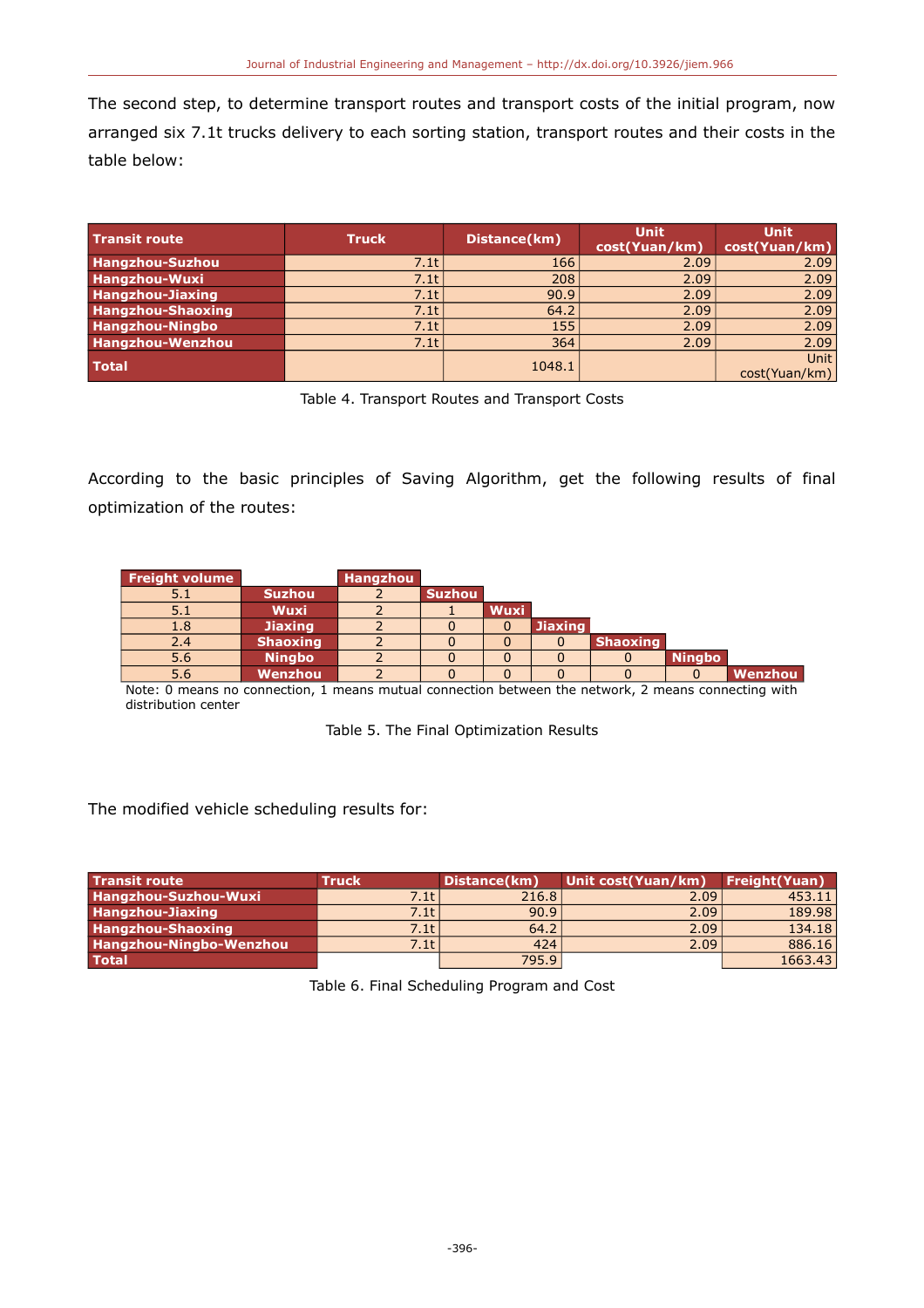

Figure 3(1). The Final Optimization Results

By comparing the initial proposal and the final proposal, the application of the saving algorithm can save about 252.2 kilometer and 527.1yuan. Meanwhile, Saving Algorithm explicitly reveals the relationship among sorting stations, covering every trans-provincial transportation path such as from the level one to the level one and the level one to the level two, and paths from the level two to the level two and the level one to the level two within province, which comparatively fits the present mode of SF.

# **4. Multi-dynamic Saving Algorithm**

Single Saving Algorithm is not without flaws. Through its process of calculation, we can know whenever the transport routes form a loop, the total volume of freight in the loop must be less than the maximum load of delivery vehicles, and because of the principle that two sides are longer than the third side, the timeliness will be affected, and the cost and timeliness are unable to unify, that is to say, saving more cost means sacrificing more time.

To compensate for the time loss caused by Saving Algorithm, in this paper, the Saving Algorithm were targeted with feature improvements and provisions.

In eastern China, the approach apply the Saving Algorithm in every distribution center, forming a "multi-dynamic" type of Saving Algorithm to ensure the unity of cost savings and the whole time in SF company. Each sorting station will be the originating point and demand point. When regard second distribution of Ningbo stations as the originating point, we can draw a new independent Saving Algorithm route, as shown: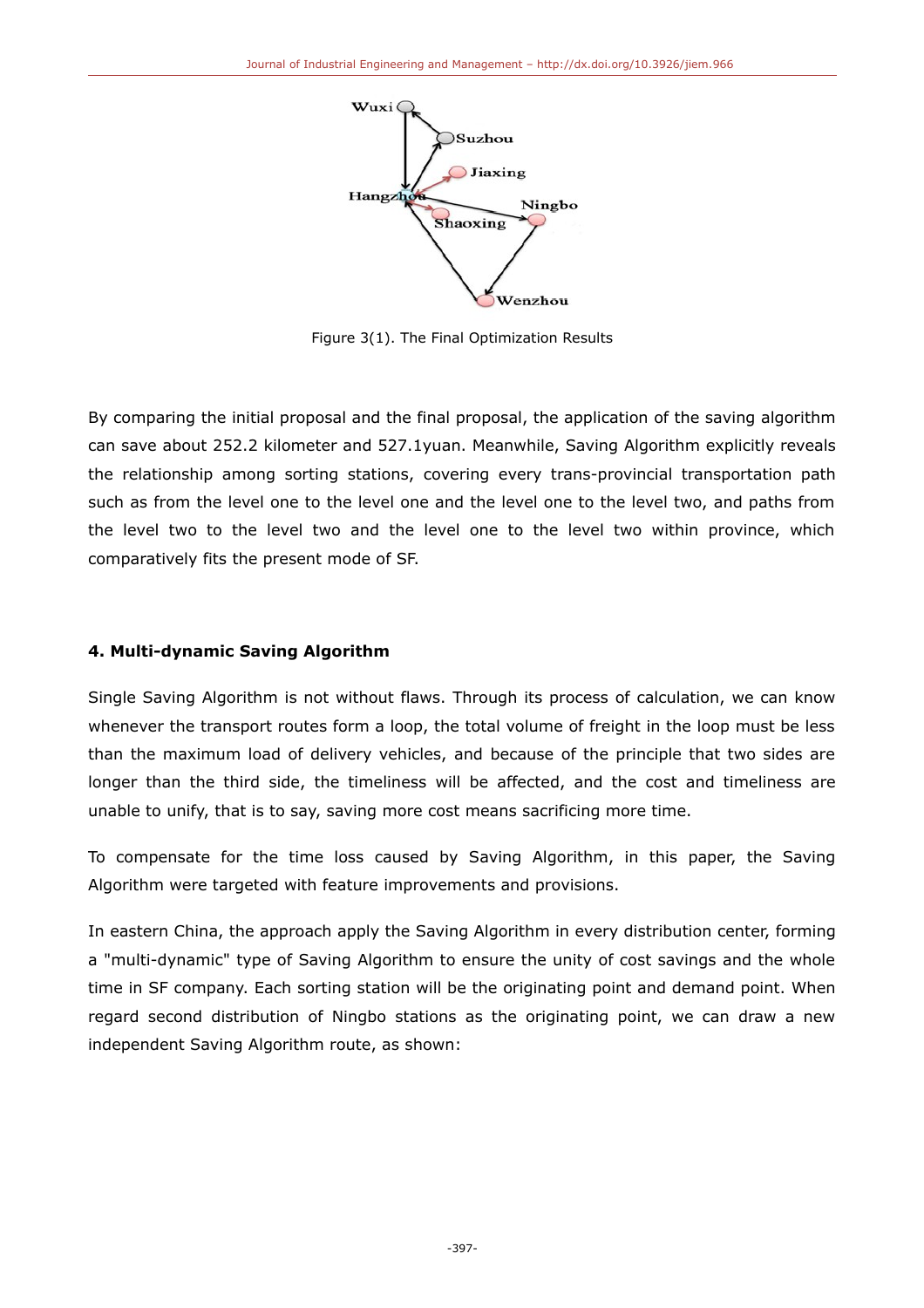

Figure 4. The optimization results of Ningbo origin



Figure 3(2). The final optimization results

Each individual mileage saving is responsible only for the goods of demand points, and no other waste motion, such as cargo undertaking and exchanging. Such arrangement has the following two advantages:

- it saves the Lay time in sorting points;
- vehicles do not have to wait for the delay in shipment, ensuring the timeliness of the system as a whole.

For example "Hangzhou-Ningbo-Wenzhou" cycle, after the departure of the shipment from Hangzhou, is only responsible for transport to Ningbo and Wenzhou. The truck does not accept the cargo of Hangzhou and Wenzhou at Ningbo.

The saving path of one sorting standing is different in different time, and the route still need to comply with the timeliness requirements of each points. So this paper developed a targeted process.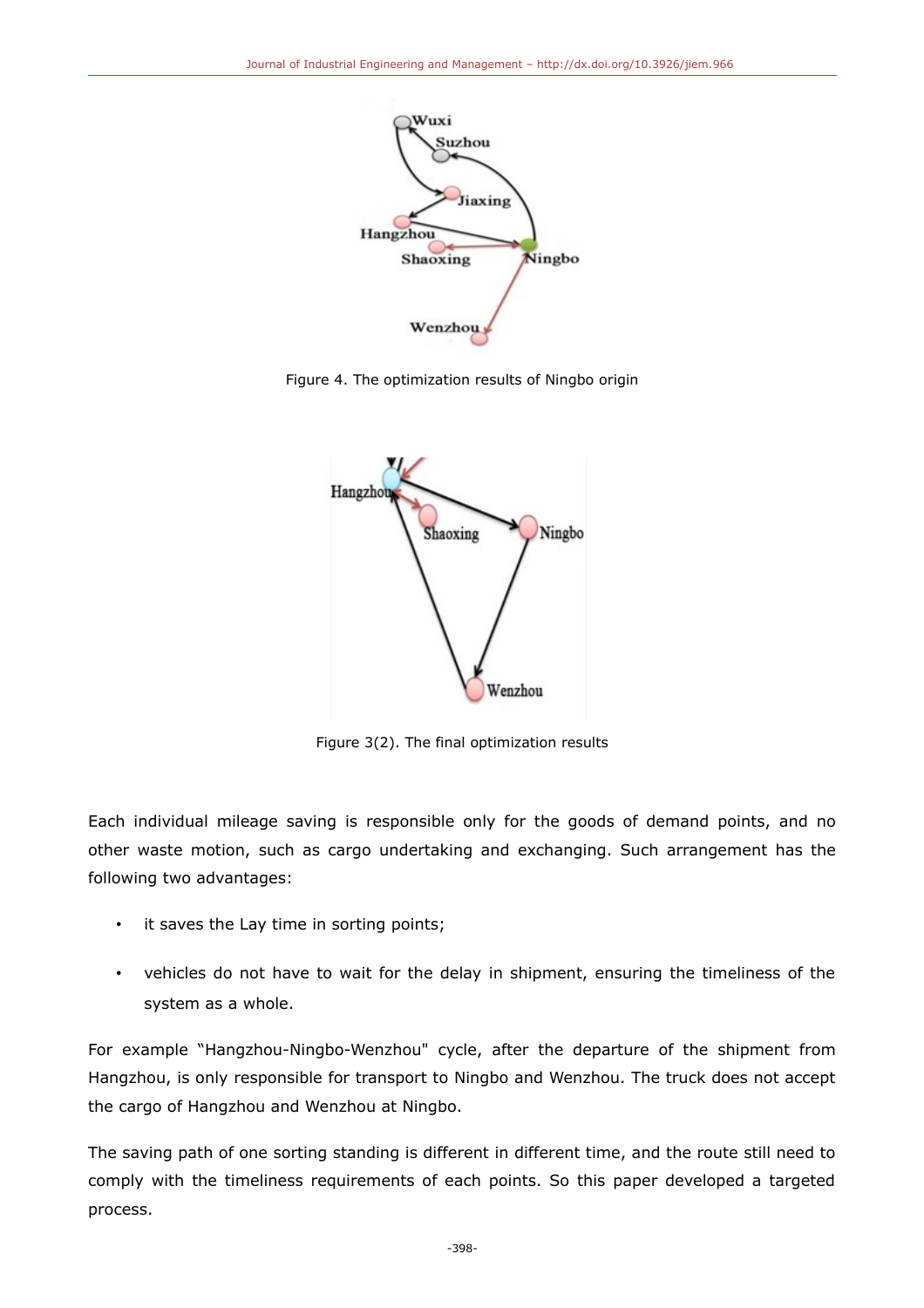The advantage of this set of processes is that the process of saving mileage is always dynamic. When the current batch of express delivery is completed, the vehicle will return to the starting point for the new task. Because each distribution point and cargo number will be different, the route of the vehicle varies.



Figure 5. The process of Multiple dynamic Saving Algorithm

# **5. Conclusion**

Saving algorithm is essentially a heuristic algorithm, and it helps to improve the utilization of vehicles. It is often suitable for solving large-scale problems. Saving algorithm can develop a reasonable path from a scientific point of view, making the entire distribution cost at the lowest level. Meanwhile, considering the SF Company's overall timeliness, Saving algorithm is applied to various sorting stations, and it develop operational procedures for the SF.

As for saving algorithm, there can be a balance improvement with cost and timeliness. The mileage saving algorithm saves was the trend of diminishing marginal, that is, the more close to the cost-optimal, limitation loss is more. So it can be considered in combination with timeliness, the optimal solution can best meet the cost and timeliness to a certain extent. Although the return path will be no-load, compared to ensure the continuity and timeliness of the overall system, the expense of some sections of the timeliness and cost is acceptable.